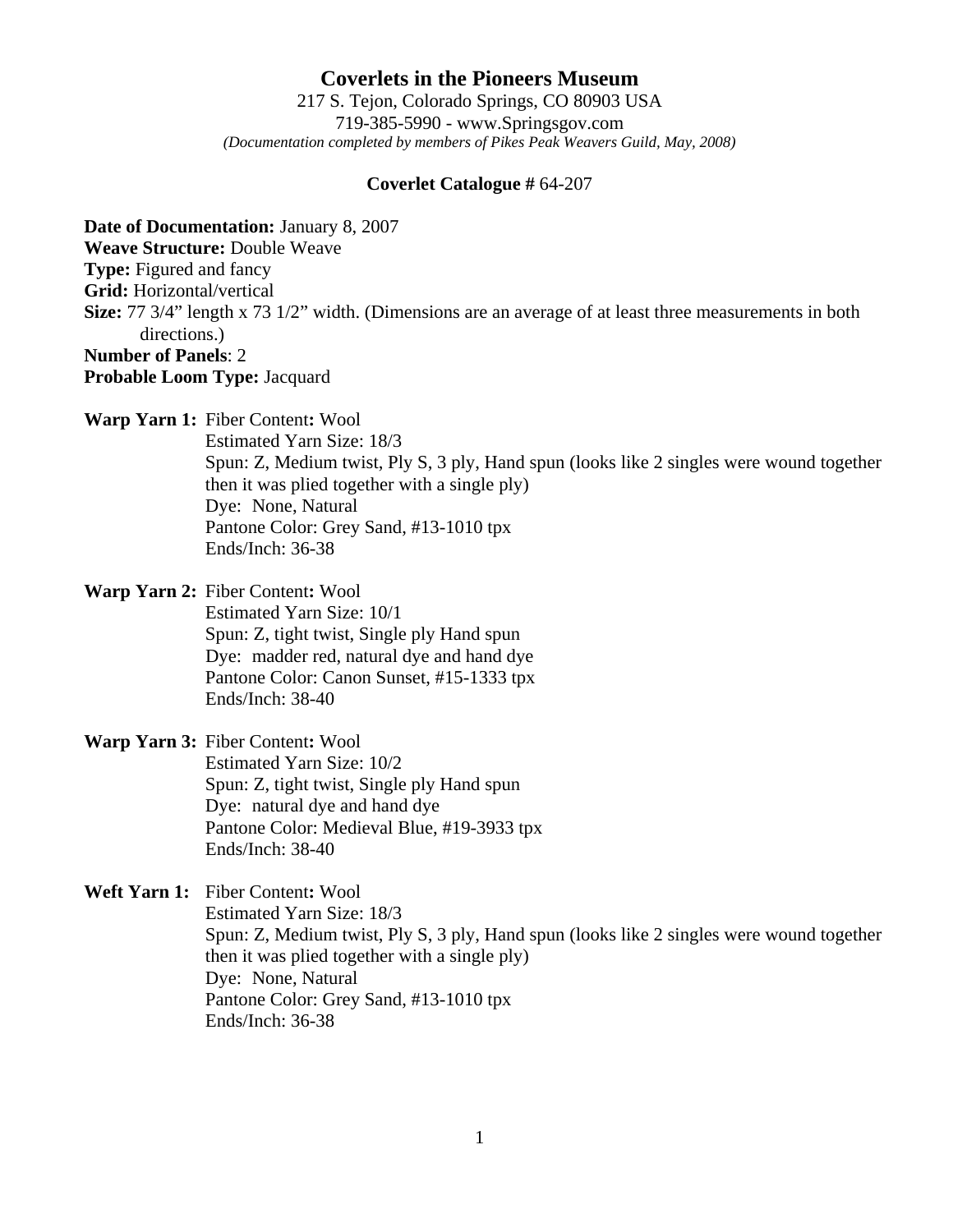|                   | Weft Yarn 2: Fiber Content: Wool                                                         |
|-------------------|------------------------------------------------------------------------------------------|
|                   | Estimated Yarn Size: 10/1                                                                |
|                   | Spun: Z, tight twist, Single ply Hand spun                                               |
|                   | Dye: Madder Red, natural dye and hand dye                                                |
|                   | Pantone Color: Canon Sunset, #15-1333 tpx                                                |
|                   | Ends/Inch: 38-40                                                                         |
|                   | Weft Yarn 3: Fiber Content: Wool                                                         |
|                   | Estimated Yarn Size: 10/2                                                                |
|                   | Spun: Z, tight twist, Single ply Hand spun                                               |
|                   | Dye: Indigo, natural dye and hand dye                                                    |
|                   | Pantone Color: Medieval Blue, #19-3933 tpx                                               |
|                   | Ends/Inch: 38-40                                                                         |
| Edge:             | Both sides selvages, Top and Bottom hemmed.                                              |
| <b>Border:</b>    | Integrated, with different motifs. Top motif different from sides. Separate corner motif |
|                   | with a pavilion topped with a crescent moon with small flying birds and a woven-in date  |
|                   | of 1850. Original bottom border motifs include ring neck dove, castle with flags and a   |
|                   | circular drive. Other side border has an urn with flowers and coiled ferns.              |
| <b>Weaving:</b>   | Pattern squared: Yes                                                                     |
|                   | Borders mitered: No                                                                      |
|                   | Threading errors: No                                                                     |
|                   | Treadling errors: No (some shaft-lift drops causing skips)                               |
|                   | Even beat: Yes                                                                           |
|                   | Panels match: Yes, hand sewn                                                             |
| <b>Condition:</b> | Shows much wear; holes                                                                   |

**Place of Origin:** Indiana **Circa:** 1850.

**Date Received by museum**: June 3, 1964, Gift **Donor:** Mrs. Stella Smith

**Weaver:** J. Craig, Decatur City, Indiana

**Inscription:** Weaver's corner block with a pavilion topped with a crescent moon with small flying birds. Woven-in date of 1850.

**Museum Note:** (includes history prior to museum ownership and other information in museum files):

"Handwoven coverlet with woven in date of 1850. The donor's grandfather was Enoch Glassco of Scotland. His aunt, Martha Moore, made the coverlet. Pink, dk blue and purple squares with circular, start and floral patterns woven into each alternately. Also white is in this coverlet"

**Museum History: Storage: Quilt/C 12**